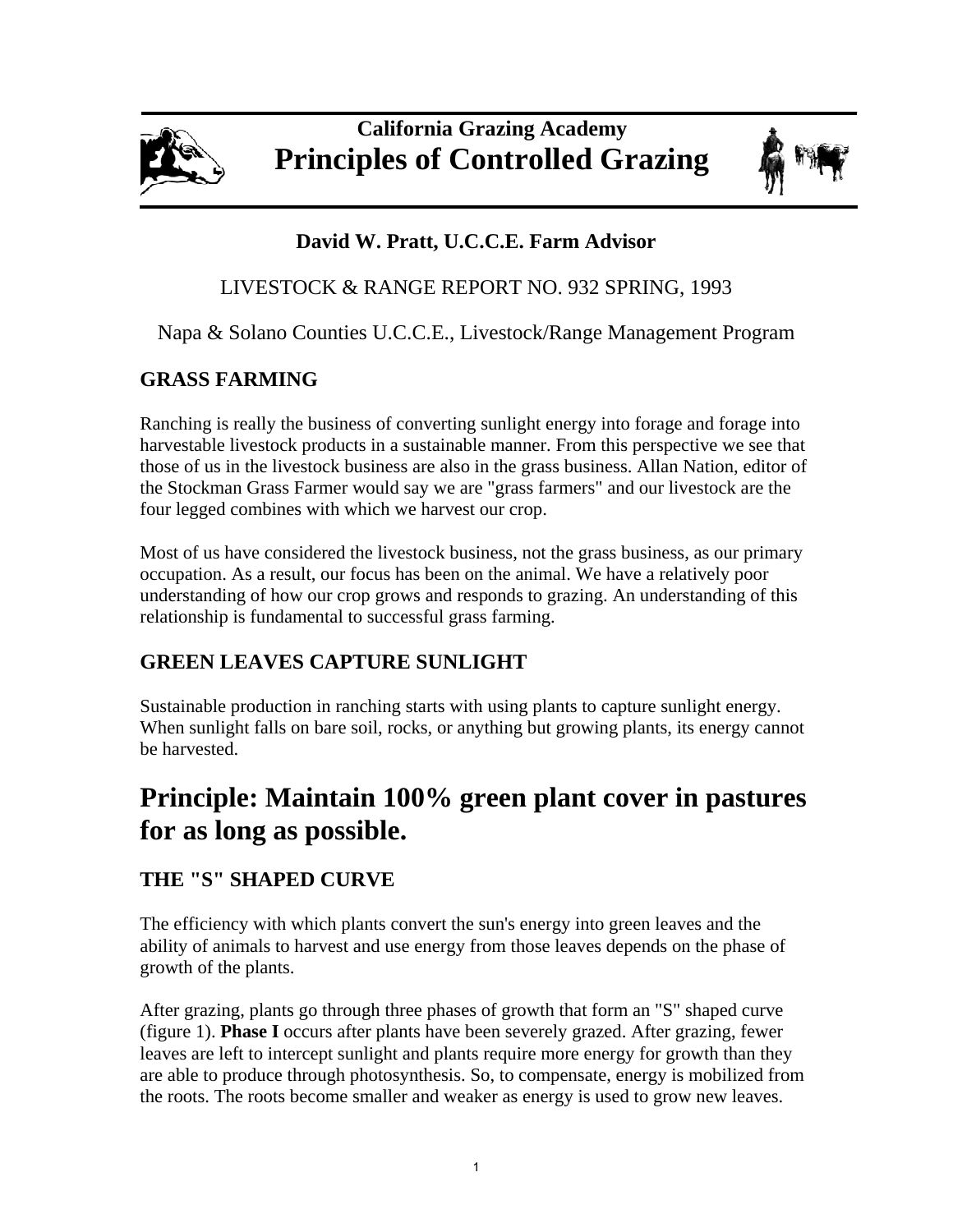#### **FIGURE 1. PLANT GROWTH AFTER GRAZING (THE 'S' SHAPED CURVE)**



Plant growth during phase I is very slow but the leaves are extremely palatable and nutritious.

### **Remember phase I - high quality but low quantity.**

When regrowth reaches one fourth to one third of the plant's mature size, enough energy is captured through photosynthesis to support growth and begin replenishing the roots. This is **phase II.** It is the period of most rapid growth. During phase II, leaves contain sufficient protein and energy to meet the nutritional needs of most livestock.

#### **Remember phase II - high quality and high quantity.**

As plants continue to grow, leaves become more and more shaded. Lower leaves die and decompose. Leaves use more energy for respiration than they can produce through photosynthesis. This is **phase III.** Phase III material is stemmy and fibrous. Nutrient content, palatability, and digestibility of leaves in phase III material is poor.

**Remember phase III - low quality but high quantity.** 

# **Principle:Adjust grazing and rest periods to keep plants in Phase II,the most rapid period of growth.**

Do not graze plants so short that they enter phase I. Phase I regrowth is very slow and will reduce total productivity. Do not allow plants to enter phase III. In phase III, shading and senescence begin to detract from efficiency of photosynthesis. **The harvest of energy from your pastures will be maximized by keeping plants in phase II.**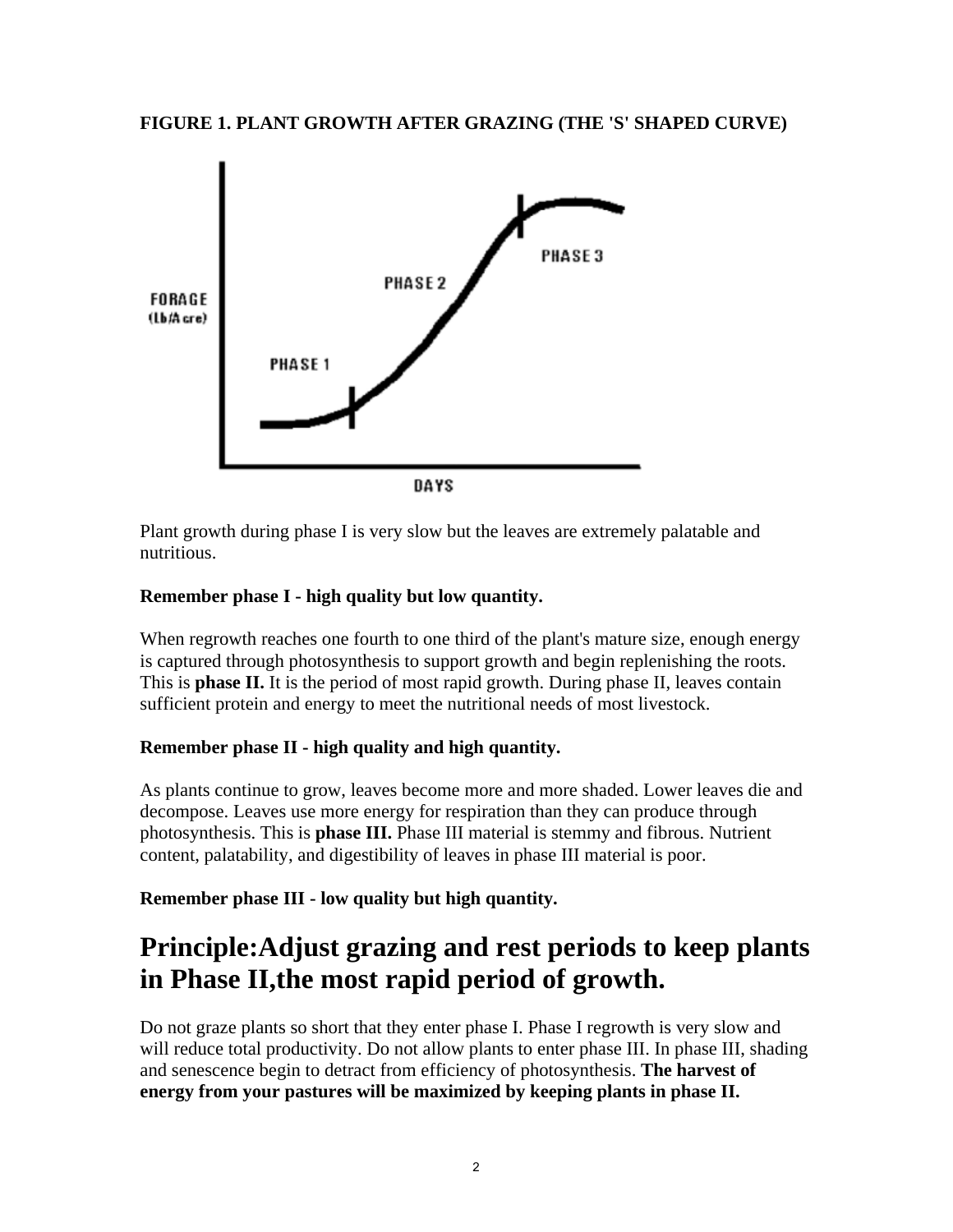# **OVERGRAZING IS A FUNCTION OF TIME**

Which would cause more overgrazing: one animal grazing a one acre paddock for 100 days, or 100 animals grazing that same paddock for one day? (figure 2) The stocking rate of both paddocks would be identical: 100 Animal Days per acre. But the effect on the paddocks would be much different.

## **FIGURE 2. VARYING TIME & NUMBERS WITH CONSTANT STOCKING RATE**

| 1 Animal For 100 Days | 100 Animals For 1 Day                                       |
|-----------------------|-------------------------------------------------------------|
| O                     | $\circ$                                                     |
|                       | oo<br>O<br>$\circ$<br>O<br>$\circ$<br>$\circ$ $\circ$<br>oο |

In the first case, the animal would keep

returning to areas previously grazed because the new growth would be more palatable and nutritious than the older growth of ungrazed plants. In the second case, the animals would probably graze everything in sight but would not have the chance to regraze plants. So, which would cause more overgrazing? To answer we must first know what overgrazing is.

### **Overgrazing is grazing a plant before it has recovered from the previous grazing.**

#### **Overgrazing occurs in two ways: leaving stock in a pasture too long or bringing them back too soon.**

It is important to make a distinction between severe grazing and overgrazing. Most people use these terms interchangeably. I define them differently. Severe grazing means removing a lot of the plant, but it does not tell you how long a plant was exposed to grazing. Overgrazing means that a plant was regrazed before it recovered from a previous grazing. By this definition, a severely grazed plant has not necessarily been overgrazed ... but neither extremely severe grazing or overgrazing is good.

Now, let's relate this back to the two pastures. The first case (one animal for 100 days) resulted in regrazing of plants...overgrazing. There would also be many plants that were completely ungrazed. There would be plants in both phase I and III of the S shaped growth curve. Neither overgrazing or undergrazing is desirable.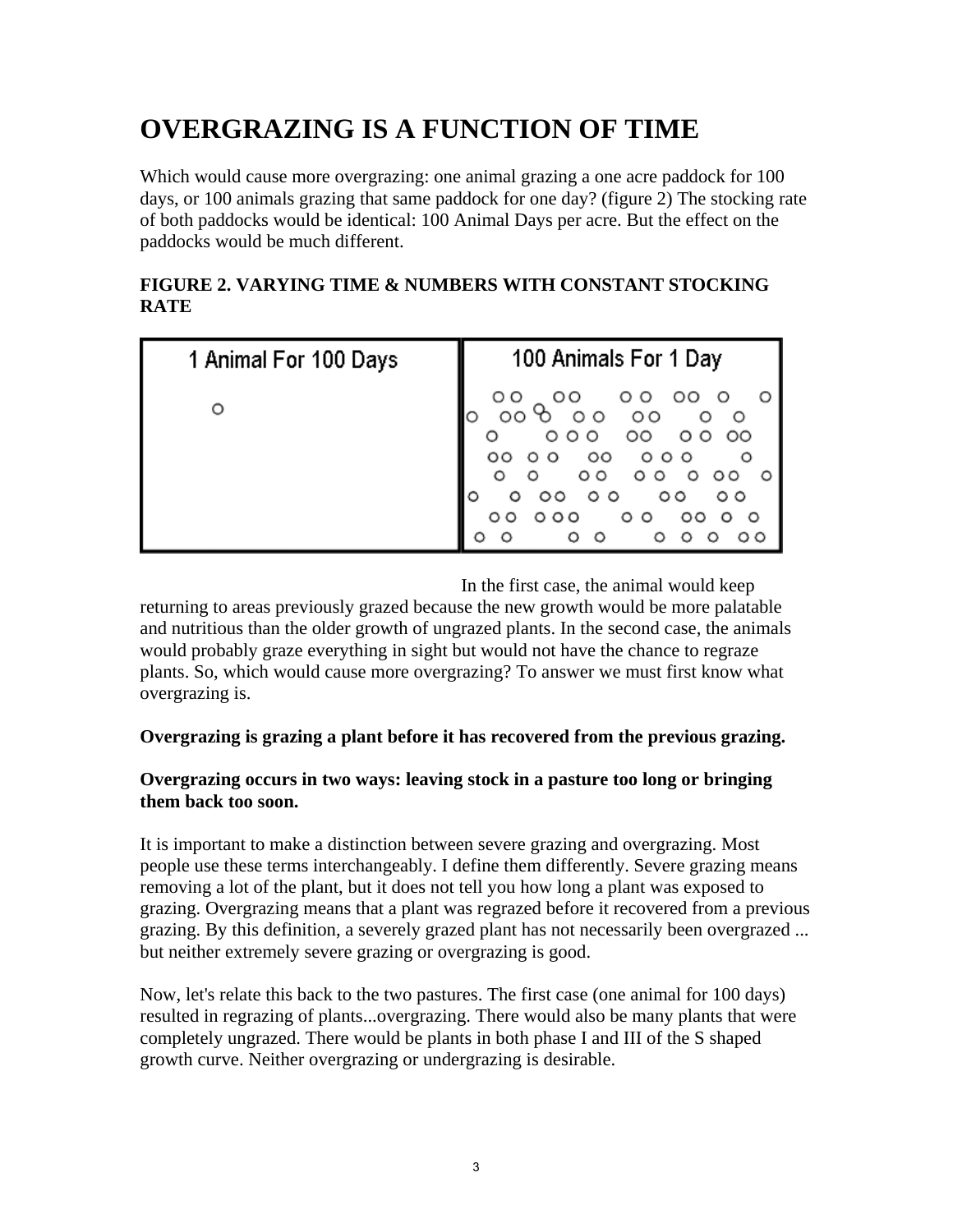The second case (100 animals for one day) may have resulted in severe grazing, but plants would not be grazed while they were recovering ... there would be no overgrazing.

## **PASTURE GROWTH RATES CHANGE**

The rate of plant recovery depends on the growing conditions. Plants recover much more slowly during our cool winters than during our warm wet springs (figure 3).

### **FIGURE 3. PLANT GROWTH AFTER GRAZING DURING RAPID GROWTH & SLOW GROWTH**



**DAYS** 

The growth rate also depends on the severity of grazing (figure 4). When plants are severely grazed their recovery is slow. When grazing is less severe, the recovery is relatively rapid. Increasing grazing severity by 25% may increase recovery time and decrease the productivity of the pasture by 100%!

## **FIGURE 4. EFFECT OF LIGHT & SEVERE GRAZING ON PLANT RECOVERY**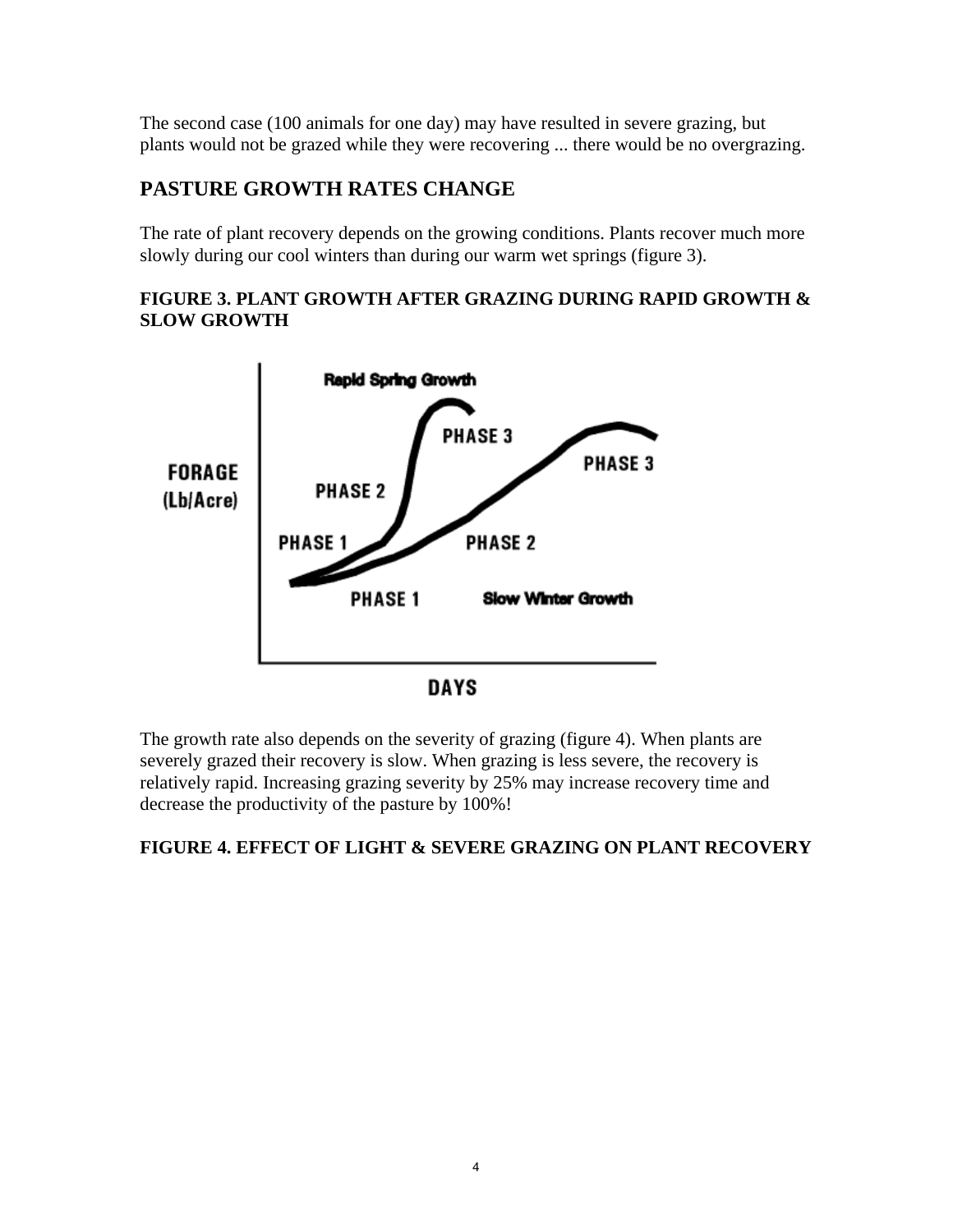

Producers should avoid severe grazing and set rest periods to provide adequate time for plant recovery. During slow growth and dormant periods, rest periods should be long (60 to 120 days). During periods of rapid growth, rest periods should be shortened (30 to 45 days).

# **Principle: Adjust rest periods to reflect rate of plant growth. Slow growth = longer rest. Fast growth = shorter rest.**

# **COWS ARE GOURMETS**

Time is also a critical factor from the animal's standpoint. The forage consumed and the quality of the diet changes during an animal's stay in the pasture.

Cows are gourmets. They graze selectively, eating the best plants and plant parts first, avoiding coarser, less palatable, less nutritious feed. Stock eat most on the first day of grazing (figure 5). As the days pass, the forage gets older and less digestible, and stock spoil more and more grass through trampling and dung and urine contamination, so they eat less.

In heavily stocked continuously grazed pastures, regrowth will be grazed as soon as it's available. The phase 1 regrowth is highly nutritious, but there is generally not enough of it to support high levels of animal production.

Lightly stocked continuously grazed pastures consist of plants in phase I and phase III. If animals are forced to eat phase III material, which passes through their gut very slowly, their daily intake will drop because they simply can't fit any more feed in their rumen. The result is poor animal performance.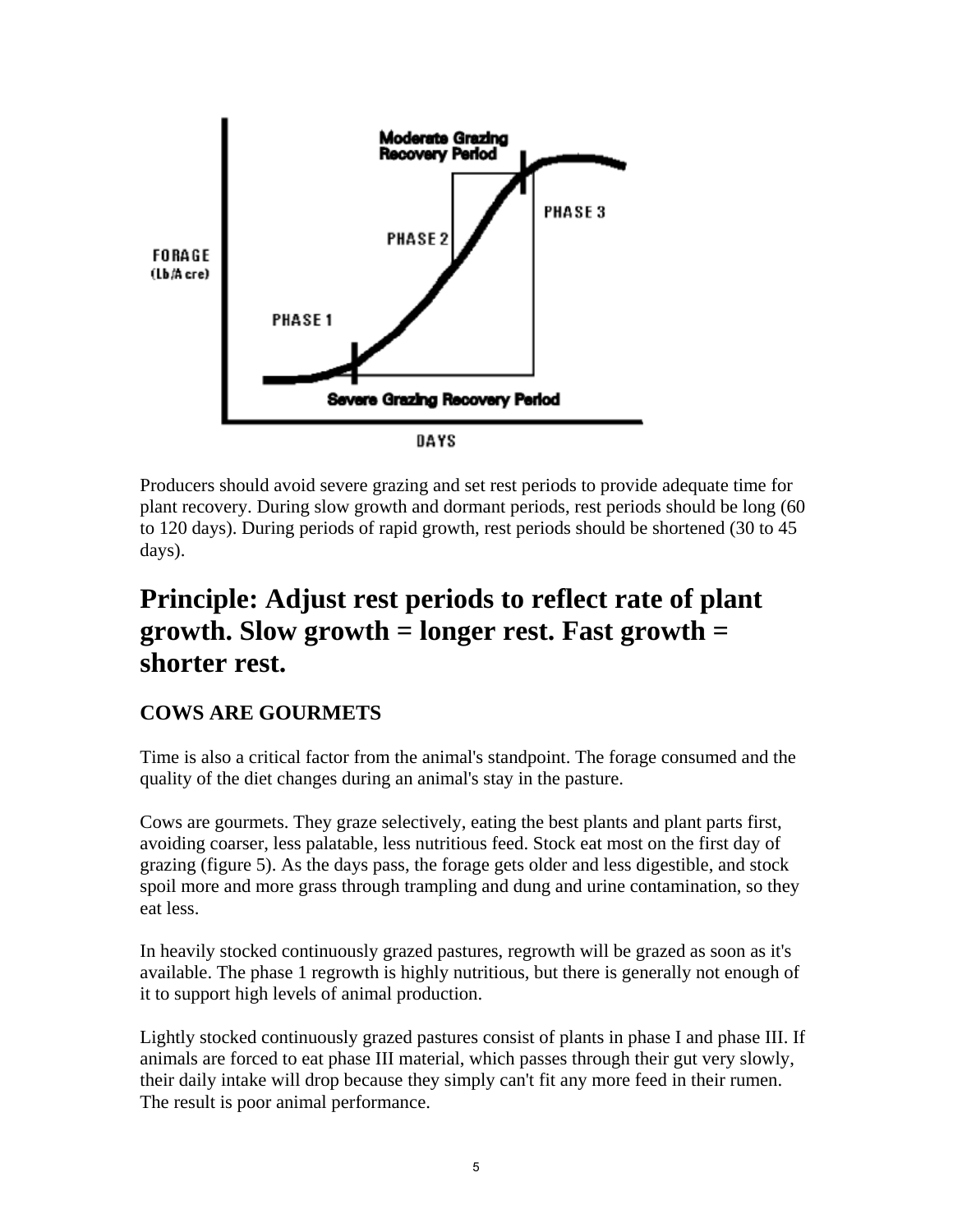In contrast, imagine a situation where animals are frequently moved to fresh feed. Forage consumption would remain high. The quality of the diet would also remain high.

# **Principle: Make graze periods as short as possible while maintaining adequate rest periods**

**FIGURE 5. EFFECT OF GRAZE PERIOD LENGTH ON FORAGE CONSUMPTION**



## **SUMMER ROTATION ON ANNUAL RANGES**

During the dry season annual plants will not be damaged by continuous grazing, after all, they are already dead. But, there are still benefits of controlling the length of the graze and rest periods. They include more total pasture production, more uniform utilization, less forage waste, improved and more uniform nutrition for livestock and better control of the amount of residue left to maintain healthy water and nutrient cycles.

Consider this: we've observed a dramatic increase in the number and vigor of desirable perennial grasses under this type of management. Do you think we'd be seeing the perennials if we grazed continuously through the summer? Perennials can only become established if the land is managed as though they are already present.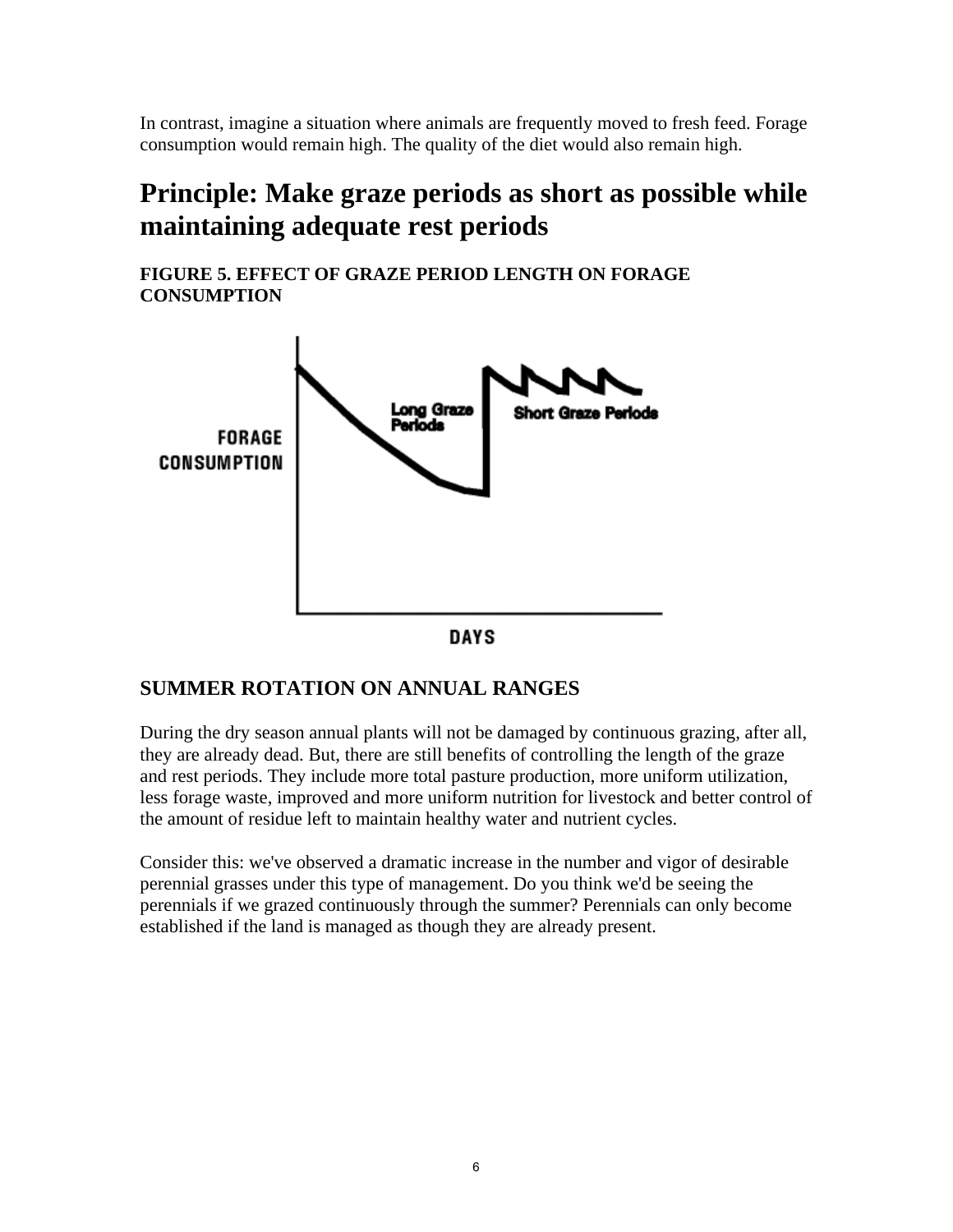## **STOCK DENSITY**

Stock density is the number of animals in a particular area at any moment in time. It is usually expressed in terms of number of head per acre:

#### **STOCK DENSITY = HEAD ÷ ACRE**

#### **For example if 50 steers are grazing a 10 acre paddock the stock density is 5 head/acre:**

### **STOCK DENSITY = 50 HEAD ÷ 10 ACRES = 5 head / acre**

In his book Holistic Resource Management, Allan Savory says, "Low density, not overgrazing or overstocking, should bear the blame for many serious range and production problems, including trailing, successional shifts toward brush and weeds, pest outbreaks, poor animal performance, and high supplemental feed costs...". To understand why, let's take another look at the two one acre paddocks described earlier (Figure 2).

The two paddocks had identical stocking rates (100 animal days per acre), but they were grazed for different periods of time and the stock densities were drastically different.

In the first paddock, with one animal grazing for 100 days (stock density 1 animal/acre), utilization was uneven, with some plants overgrazed and others undergrazed. In the other paddock, where one hundred animals grazed for one day (stock density 100 animals/acre), utilization was more uniform and there was no overgrazing. Shortening the graze period reduced overgrazing, but it was the increase in stock density that resulted in more even utilization.

#### **Overgrazing is a function of time.**

#### **Uniformity of utilization is a function of stock density.**

Pastures with low stock density usually appear "patchy" with some patches grazed very short and other patches consisting of rank, "wolfy," phase III vegetation. Some ranchers mow pastures to keep vegetation uniform and palatable. Others use fire to remove old, stemmy, ungrazed material. What they usually really need is higher stock density.

High stock density increases the uniformity of utilization and maintains forage in a more palatable, nutritious, digestible condition.

Stock density increases as the number of animals in a paddock increase or as paddock size decreases.

# **Principle: Use the highest stock density possible.**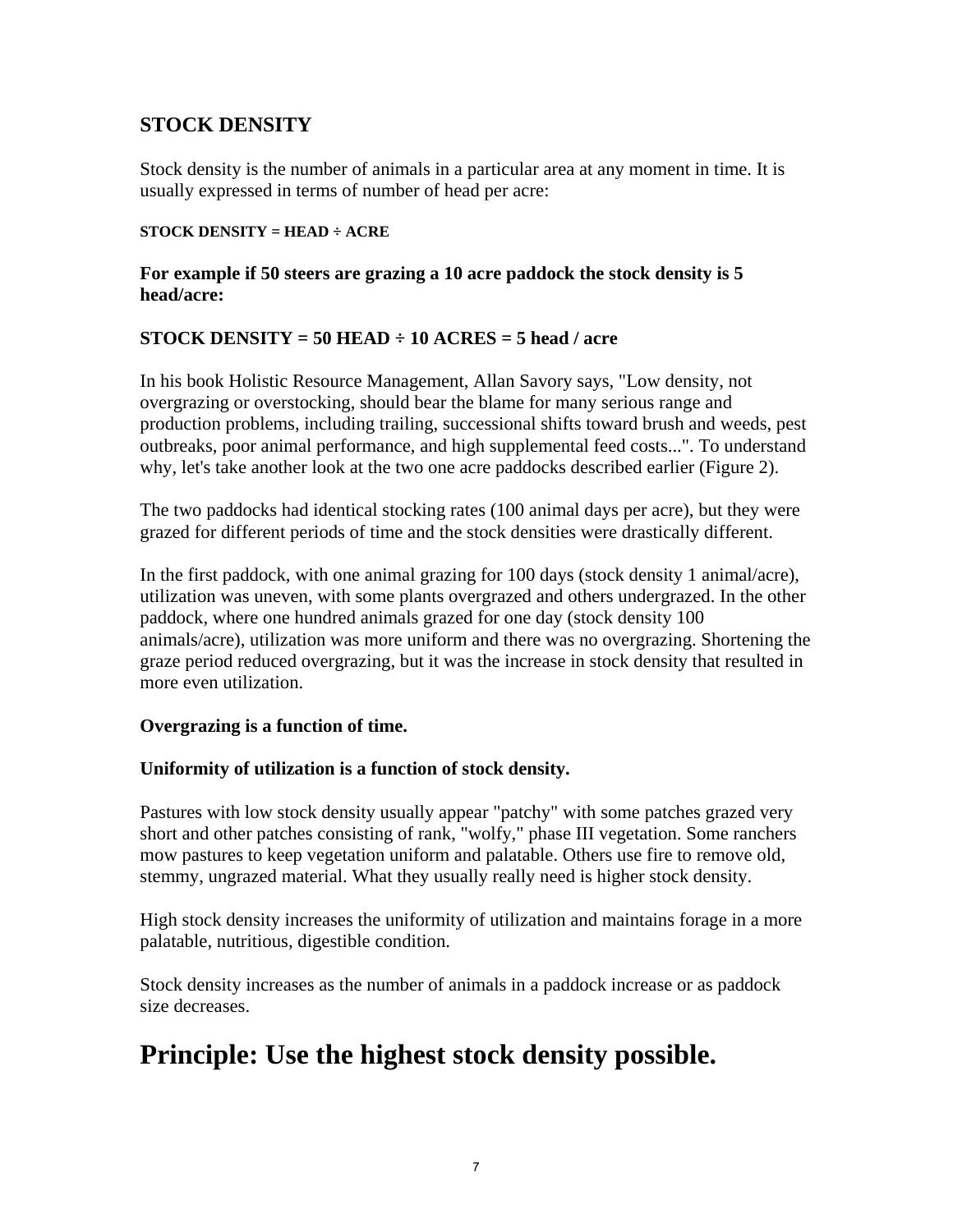Twenty head per acre is the minimum stock density needed to uniformly graze irrigated pasture. Higher is better. Stock densities of over 50 cattle per acre are not uncommon on well managed irrigated pastures. Two head per acre is a reasonable target on more remote ranges. Again, higher is better.

## **HERD EFFECT**

If you haven't already seen the movie *Dances With Wolves*, get out the popcorn and rent it tonight. When it gets to the scene where they are tracking the buffalo, stop the tape and reread this section.

After the buffalo stampeded through, the range literally looked plowed. This is a natural phenomena called herd effect. When animals are spread out and calm, their hooves tend to compact the soil. When they are concentrated and excited, they tend to knock down old standing vegetation and break up the soil.

Herd effect will not happen just by increasing stock density. To achieve this effect it is usually necessary to stimulate animals in some way. It can be done by herding through or feeding on the area where you want this impact.

In addition, would it be easier to achieve herd effect with a group of 2 cows on 20 acres or 200 cows on 2000 acres? You cannot achieve herd effect with small groups.

# **Principle: Use the largest herd consistent with good animal husbandry practices.**

Herds of up to 800 cows or 2500 stockers can be run without behavior problems. Added benefits of combining herds will be to increase the number of paddocks in the rotation and increase stock density.

# **PADDOCKS**

Adequate time control and stock density can be achieved on many ranches with 16 paddocks. However, the "right" number of paddocks will vary and depends on the length of the required rest and desired graze periods and the stock density needed to achieve uniform utilization.

Most ranchers can begin implementing these basic principles without building new fences. By combining herds and closing some gates, there may already be enough fencing to control graze and rest periods and increase herd size and stock density. When fencing is required, consider minimal electric fence designs. Material costs for effective high tensile electric fences usually vary between \$500-\$1000 on rangelands.